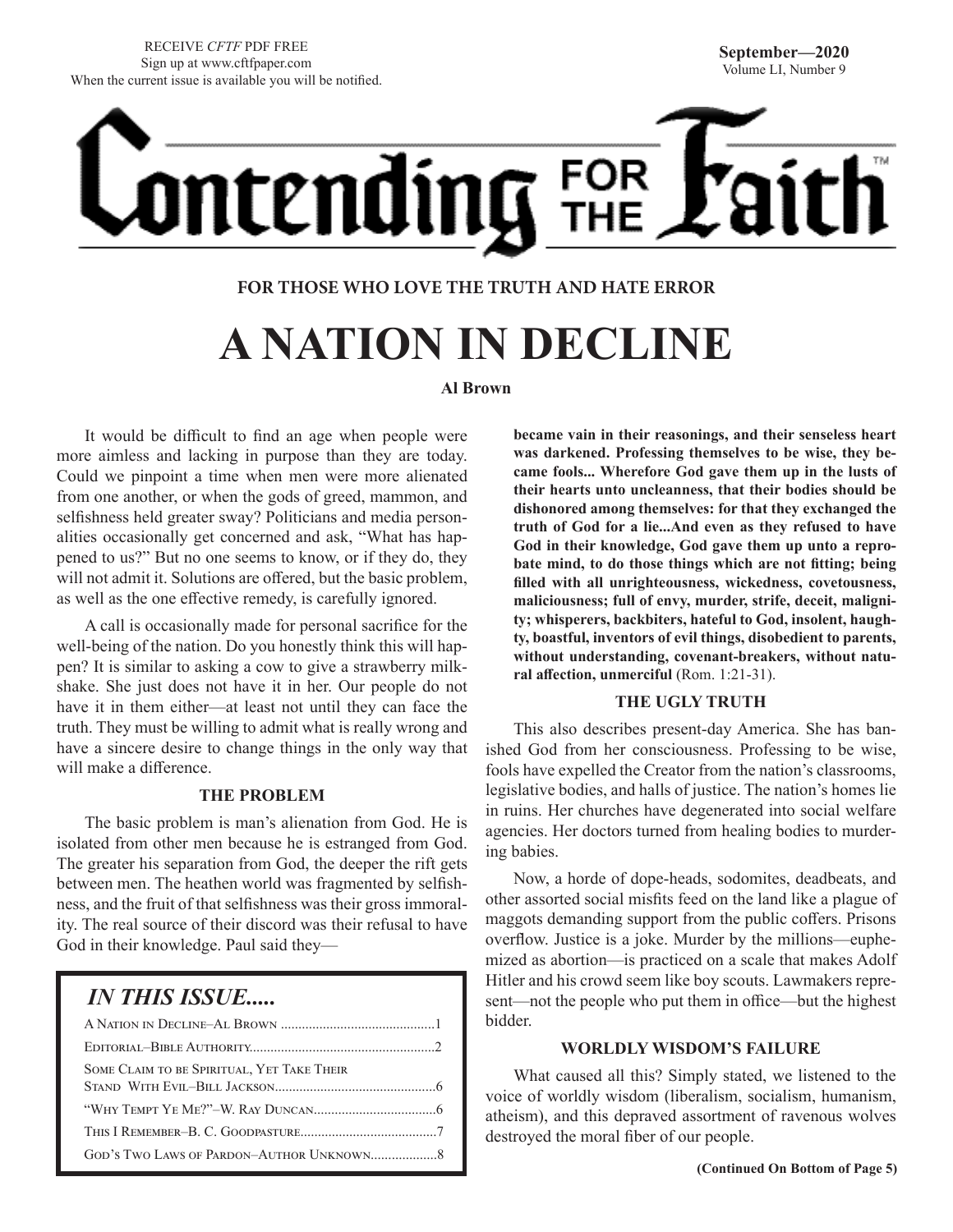

#### **David P. Brown, Editor and Publisher dpbcftf@gmail.com**

*COMMUNICATIONS received by CONTENDING FOR THE FAITH and/or its Editor are viewed as intended FOR PUBLICATION unless otherwise stated. Whereas we respect confidential information, so described, everything else sent to us we are free to publish without further permission being necessary. Anything sent to us NOT for publication, please indicate this clearly when you write. Please address such letters directly to the Editor David P. Brown, P.O. Box 2357, Spring, Texas 77383 or dpbcftf@gmail.com. Telephone: (281) 350-5516.*

#### *FREE—FREE—FREE—FREE—FREE—FREE*

*To receive CFTF free, go to www.cftfpaper.com and sign up. Once done, you will be notified when the current issue is available. It will be in the form of a PDF document that can be printed, and forwarded to friends.*

#### **SUBSCRIPTION RATES FOR THE PAPER EDITION**

*Single Print Subs: One Year, \$25.00; Two Years, \$45.00. NO REFUNDS FOR CANCELLATIONS OF PRINT SUBSCRIPTIONS.*

#### **ADVERTISING POLICY & RATES**

*CONTENDING FOR THE FAITH exists to defend the gospel (Philippians 1:7,17) and refute error (Jude 3). Therefore, we advertise only what is authorized by the Bible (Colossians 3:17). We will not knowingly advertise anything to the contrary and reserve the right to refuse any advertisement.*

*All setups and layouts of advertisements will be done by CONTENDING FOR THE FAITH. A one-time setup and layout fee for each advertisement will be charged if such setup or layout*  is needful. Setup and layout fees are in addition to the cost of *the space purchased for advertisement. No major changes will be made without customer approval.*

*All advertisements must be in our hands no later than one month preceding the publishing of the issue of the journal in which you desire your advertisement to appear. To avoid being charged for the following month, ads must be canceled by the first of the month. We appreciate your understanding of and cooperation with our advertising policy.*

*MAIL ALL SUBSCRIPTIONS, ADVERTISEMENTS, AND LET-TERS TO THE EDITOR, P. O. Box 2357, Spring, Texas 77383- 2357. COST OF SPACE FOR ADS: Back page, \$300.00; full page, \$300.00; half page, \$175.00; quarter page, \$90.00; less than quarter page, \$18.00 per column-inch. CLASSIFIED ADS: \$2.00 per line per month. SETUP AND LAYOUT FEES: Full page, \$50.00; half page, \$35.00; anything under a half page, \$20.00.*

*CONTENDING FOR THE FAITH is published bimonthly. P. O. Box 2357, Spring, Texas 77383-2357 Telephone: (281) 350-5516.*

> **Ira Y. Rice, Jr., Founder August 3, 1917–October 10, 2001**

#### *Editorial...*

# *BIBLE AUTHORITY*

*[More than 20 years ago I wrote the article that follows these remarks. In said article I was primarily concerned with what is involved in discharging our obligations to God. This necessitated discussing optional matters—those ways and means by which we discharge our obligations to God. Of course, we cannot consider such options, much less determine which of them is the most advantageous for discharging our obligations to God, unless first we ascertain the Bible authority that obligates us to do certain things* (Col. 3:17).

*It must be emphasized that determining what those New Testament obligations are can only be accomplished through knowing how the New Testament authorizes. Thus, we must be willing to study honestly and properly how the New Testament authorizes us to do anything. Of course, if we are dishonest in our study of the Bible, then the other principles of Biblical Hermeneutics (the tools for rightly dividing the Word of truth or ascertaining Bible authority) will not matter.* 

*Having learned our obligations to God, we can expeditiously (in the quickest and best way possible) discharge them (Luke 8:15;1 Cor. 7:19; 1 The. 4:2; Heb. 5:9; 2 Tim. 2:15). This means that the option chosen must offer an advantage over the other options available to us for discharging said obligations. Determining which option is more advantageous than others for discharging our obligations to God is determined by the circumstances, situations, and the ability of the brethren at any given time and place. Although the obligations are the same for all churches of Christ, the options for discharging them may differ from church to church for reasons already given.* 

*As to our diligence in doing God's will, the inspired wise man wrote:"Whatsoever thy hand findeth to do, do it with thy might; for there is no work, nor device, nor knowledge, nor wisdom, in the grave, whither thou goest" (Ecc. 9:10). And, as Jesus exemplified in His own life, "I must work the works of him that sent me, while it is day: the night cometh, when no man can work" (John 9:4).*

#### *ASCERTAINING OUR OBLIGATIONS TO GOD*

*I now will include some information pertaining to how the Bible authorizes, specifically how the New Testament of Christ, leads, guides, and directs (authorizes) us to live righteously before God and man. Of course, herein I can do little more than list the basics of how the scriptures authorize and what is involved in the study of ascertaining said authority. They are:*

*1) We must recognize that the Bible is the Holy Spirit inspired, plenary, verbal, complete, final, objective, and inerrant revelation of God to man (2 Tim. 3:16, 17; Gal. 1:6-9; 2 Pet. 1:3; Jude 3).*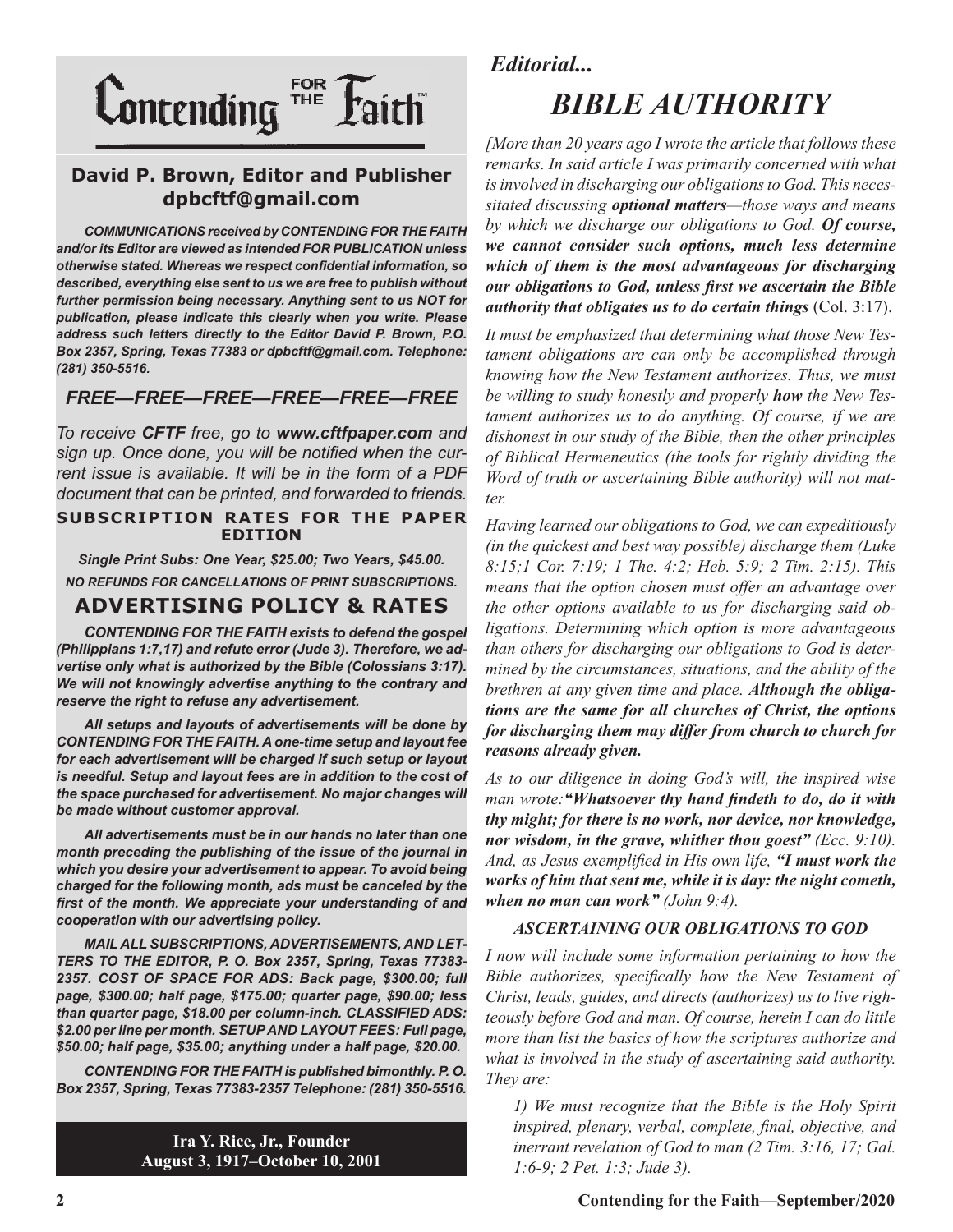*2) Only by words (signs of ideas or vehicles of thought) did Jesus communicate His will to us in the New Testament. And, since it is the case that God created us with intellects, rational powers, and free-will we can understand and submit to God's Word if we truly desire to do so (Mat. 5:6; John 8:31, 32; 2 Tim. 2:15; Eph. 3:4; Jam. 1:22, 25; Ecc. 12:13; 2 The. 1:8; 1 Pet. 1:22; 4:17).* 

*3) As previously pointed out, we must also recognize that we are under the authority of Jesus Christ as He has revealed His will to man in the Words of the New Testament (Mat. 26:28a; 28:18; 1 Cor. 2:9-13; Heb. 9:15; Col. 3:17; Heb. 5:9; Rom. 10:17; 2 Cor. 5:7; John 12:48).*

*4) Furthermore, we must know that the only way any language authorizes anyone to do anything is through its direct statements, implications, and examples*. *The foregoing are coeval to a language and, thus, a part of the communicative element of any language. No human invented them. We only classified and labeled them according to their function in the communicative element of language. This was done so they could be identified, defined, referenced, and understood. In grammar, the parts of speech are also identified, defined, etc. for the same reason. If we can understand that a verb was doing what it does in a sentence before it was ever labeled and defined, then we ought to be able to understand the same regarding the terms involved in the study of how the Bible authorizes and how we ascertain said authority. Therefore, along with other matters pertaining to language, if we are to successfully ascertain the authority our Lord from the Words of the New Testament concerning all that we believe and practice, among other things pertaining to the same, we must have a thorough working knowledge of each one of these three previously stated areas. This is the case because they are integral parts of and, therefore, indispensable to the student of the Bible if one is to correctly study the Word of Truth and profit therefrom (2 Tim. 2:15; Jam. 1:18).*

*Remember, "The secret things belong unto the LORD our God: but those things which are revealed belong unto us and to our children for ever, that we may do all the words of this law" (Deu. 29:29). As Paul wrote, "Wherefore be ye not unwise, but understanding what the will of the Lord is" (Eph. 5:17).*

*We now turn to the article as I have revised it from the original written over 20 years ago. —Editor*]

#### **BIBLE AUTHORITY: EXPEDITIOUS MATTERS**

Can anyone find in the New Testament where it is explicitly stated (in just so many words) that the church owned, or leased, or rented land and buildings such as is the case today with most churches of Christ in the U.S.A.? Furthermore, can anyone find in the New Testament where the church had Bible classes and Bible class literature to which we in the churches of Christ in America for the most part have become accustomed? Moreover, where is there explicit (in just so many words) authority in the New Testament for song leaders, song books, restrooms, public address systems, audio and video recorders, baptistries, communion sets, heating and cooling systems, electric lights, running water, telephones, printing presses, copying machines, computers, kitchens, etc., existing in many church buildings today? Remember, we must have New Testament authority for all we believe and practice if we are to be acceptable to God (Col. 3:17). Thus, there must be New Testament authority for the previously listed items. Of course, there is no explicit (in just so many words) authorization in the New Testament for the church to own, lease, or rent lands, buildings, or any thing in the aforementioned list. That being the case, where is the New Testament authority for the church to possess and use the aforenoted things in the work of the church (Col. 3:17; 1 Pet. 4:11)?

#### **OF LANDS AND HOUSES, AND ALL THE REST**

There is an **"...assembling of ourselves together"** that Christians are not to forsake—it is an obligation they must discharge. In other words, we are obligated to God to assemble (Heb. 10:25). The church at Troas **"...came together to break bread..."** on the first day of the week (Acts 20:7). Furthermore, the church at Corinth came **"...together into one place..."** (1 Cor. 11:20, 33; 14:23). How could these brethren assemble without a place to assemble? Indeed, how can New Testament Christians today, or at any time or anywhere, assemble without a place to assemble? I conclude that a **place** to assemble is authorized because the New Testament obligates Christians to assemble and I know what the definition of an assembly is and how an assembly of people is formed. Thus, the place to assemble is authorized by the New Testament because of what is necessarily involved for people to assemble or convene. Hence, when the church is authorized to assemble, the definition of the word *assemble* demands a place so to do and in it engage in whatever said assembly is authorized by God to do.

In the case of the church coming together into one place, brethren must choose a place that expedites (is advantageous to) the design and purpose for such aforementioned assemblies. The selection of a place to assemble must take into consideration the financial ability of a congregation, it's numerical size, geographic location, accessibility, environment, along with other matters of like nature. "Common sense" would allow for no less of a conclusion. The nature of the place (places) is demanded by that which is authorized—the obligation to be discharged. Obviously, in this area, all manner of optional avenues for discharging the will of heaven is available.

#### **THE WORK OF THE CHURCH—OBLIGATIONS AND OPTIONS**

The work of the church is to save souls. She does this by

#### **Contending for the Faith—September/2020 3**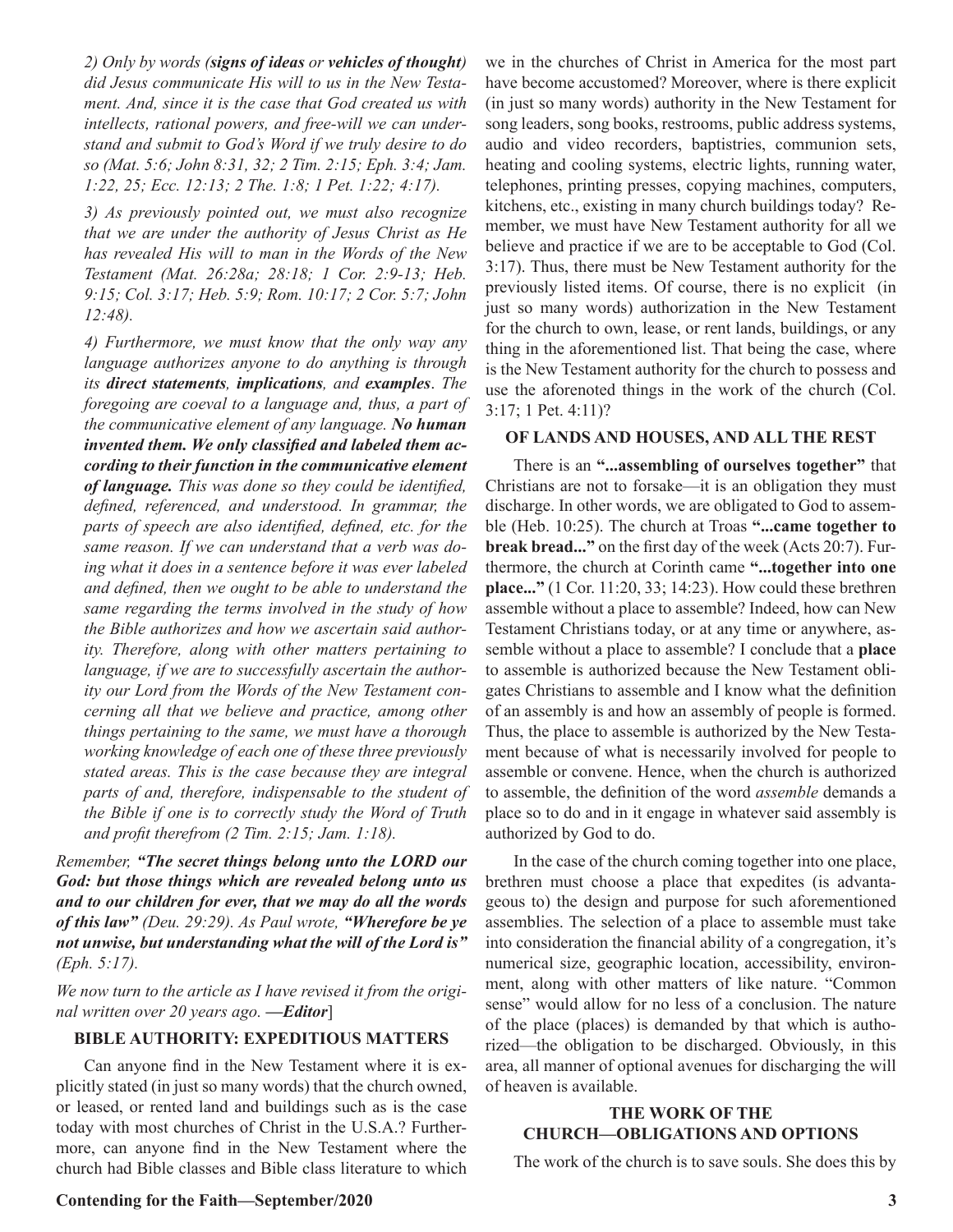preaching the gospel to the alien sinner, edifying the saints, and benevolence. Each one of these scriptural obligations demands a place (places) by which the church may discharge them. This is the case with all obligations—options for discharging them must be considered and the ones with the greatest advantage for discharging the same determined and chosen.

Clearly, there are a multiplicity of details involved in saving souls as previously noted. I repeat, regarding choosing options by which to discharge said obligations, the options may vary from church to church. Again, the brethren's knowledge, sacrificial spirit, talents, willingness to work, financial state, numbers, and such like are factors that will determine the option(s) available to a church in order for it to discharge its obligations to God. Please be reminded that options available to one church may not be available to a sister church, but the God-authorized obligations are the same for all churches of Christ.

#### **ELDERS AND CHOOSING OPTIONAL MATTERS**

God set elders over each church to determine the options available to the congregation for discharging its obligations to God. Further, an eldership's decisions regarding the most expeditious (advantageous) option(s) whereby the congregation can discharge said obligations are final and binding on the church they oversee (Heb. 13:17). So, besides keeping the church doctrinally sound, opposing false doctrines and their teachers, elders are charged with the responsibility of deciding what optional matters will be employed to discharge the work or obligations of the church. This is the primary function of elders in their day-to-day work of superintending the church they are charged with shepherding.

#### **REGARDING OBLIGATORY MATTERS**

We repeat, if people are to faithfully serve Jesus, they must faithfully discharge their New Testament obligations. This is what it means to **"walk by faith"** (2 Cor. 5:7; Also see 1 Cor. 15:58 and Rev. 2:10b).These obligations were not created by mere human beings who willed them into existence. Also, we are not loosed from New Testament authorized obligations because people are ignorant of them or because they disdain them and, therefore, will them not to be obligatory.

#### **ANCIENT AND MODERN EXAMPLES**

The first doctrinal problem in the First Century church pertained to making something obligatory that God had not. In other words, certain Jewish brethren taught that Gentile men were obligated to be circumcised in order to become Christians. Thus, they bound on male Gentile converts what God had not bound on them by making and binding a law not authorized by the New Testament. Hence, the standard of fellowship for said Jewish brethren of that time was corrupted when they bound on Gentile men concerning becoming a Christian what God did not. Further, these Judaizing teachers in the church at that time determined to make an optional

matter obligatory. There actions impacted who they fellowshipped in the church and who they did not. Since that time, a failure on the part of church members (especially elders and preachers) who ought to know how the Bible authorizes, how men ascertain it, what is obligatory, and what is optional has caused all sorts of divisions in the church of our Lord.

#### **MAKING SOMETHING A TEST OF FELLOWSHIP**

In the church of today, I have heard brethren pose the following question or something like it. It is, "Are certain brethren going to make a matter(s) a test of fellowship?" The question that ought to be asked is this, "Has God made and revealed in His Word that a certain matter(s) is obligatory regarding our salvation?" If it is obligatory it bears directly on our fellowship with God and one another, for God made it an obligation.

God made obligatory what one must believe and do to be saved from sin and to live faithful to the Lord in His church. He revealed the same in the Words of the New Testament. In so doing, God is the one who placed such obligations on man. Thus, He and He alone, drew the lines of fellowship between man and God as well as who Christians may scripturally fellowship. Our responsibility to God and ourselves for our on spiritual welfare and the purity of the church is to ascertain from the New Testament what He has already determined to be obligatory. For example, I can say with certainty that the baptism of the Great Commission is necessary (obligatory and thus binding) on anyone who desires to become a Christian (as that name is defined and used in the New Testament). Therefore, anyone who refuses to discharge the obligation revealed in Mark 16:16, et al., is not a Christian. Thus, the church of Christ must teach the same to all if we would be faithful to God because He has by the authority of the New Testament obligated the church to do it.

As much as is possible for a human being to know anything about someone else, we can know the church members who are faithful to the Lord and those who are not (including ourselves). Thus, we know who is in fellowship with God and who is not (including ourselves). If we cannot know such, then how would we know to whom we can extend Christian fellowship, to whom we may not, and from whom we must wirthdraw it? Only those who faithfully discharge their Christian obligations to God are in fellowship with Him (2 John 8-10; Gal. 6:1, 2). Faithful children of God are obligated by the authority of the New Testament to fellowship only those church members who themselves are also faithful children of God.

#### **"ARE CERTAIN BRETHREN GOING TO MAKE A MATTER(S) A TEST OF FELLOWSHIP?"**

Is there ever an occasion when the above question should be asked? Yes, there is. It is when brethren attempt to make an optional matter an obligatory act—such as Gentile circumcision in the early church. This is exactly what the various "anti" factions in the Lord's church of the last 100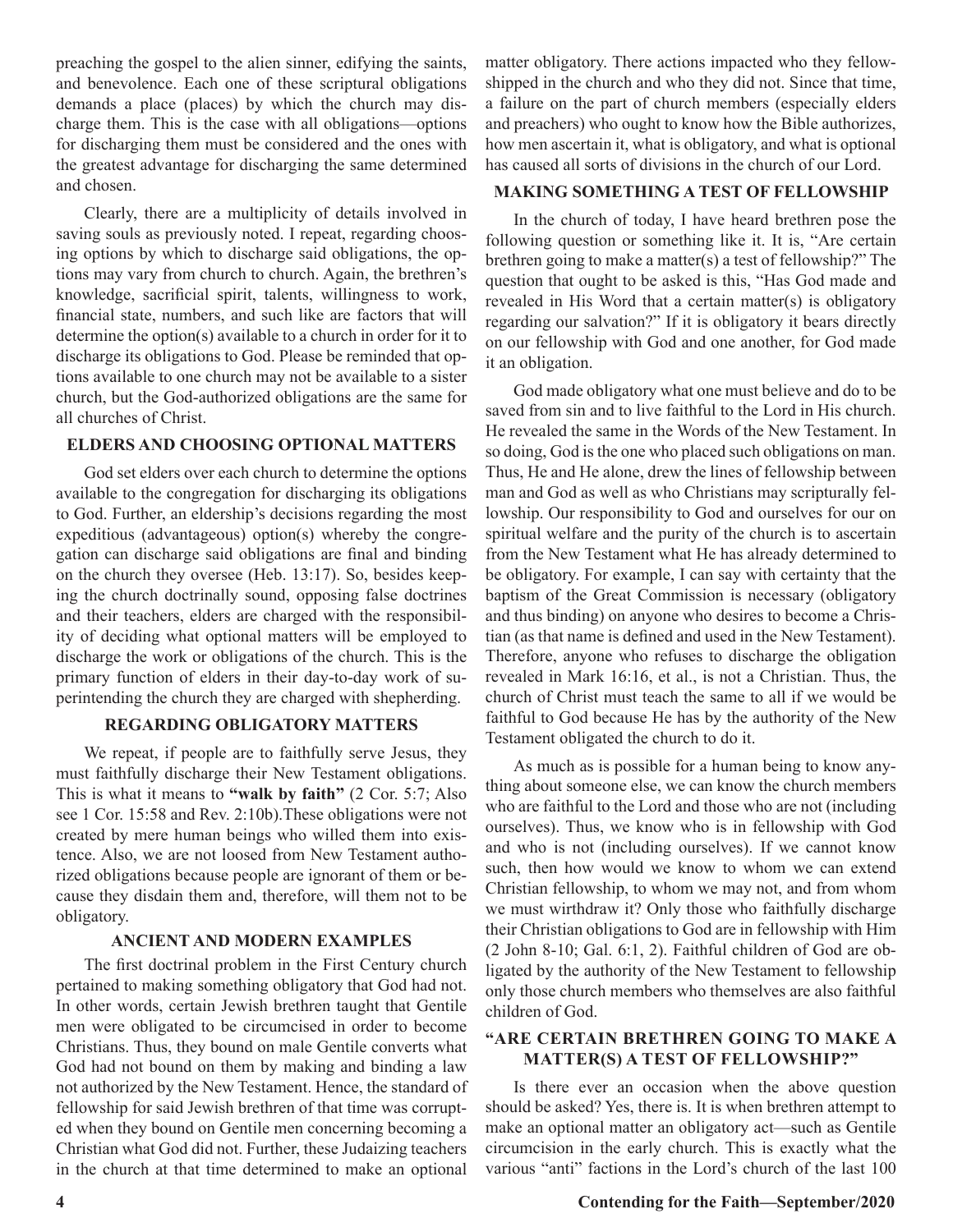or so years have done concerning different topics. On the other hand, the "liberal" brethren are those who teach doctrines that loose people from what God in the New Testament has obligated them to discharge. A few examples of liberal brethren are those who teach that the Lord's Supper may be observed on a day other than the First day of the week, or it is not a sin to use mechanical instruments of music in the worship of the Lord, or the church revealed on the pages of the New Testament is a denomination, or the pious unimmersed are Christians, or faithful church members are authorized by the New Testament to remain in fellowship indefinitely with their brethren who refuse to repent of their failure to discharge an obligatory matter. Thus, they have ceased to **"walk by faith"** (2 Cor. 5:7).

#### **CONCLUSION**

Brethren must be honest and willing at all costs to learn how the Bible and specifically the New Testament authorizes. Also, we must learn how to ascertain New Testament authority for our actions. Thus, we must know what constitutes an obligatory matter. Further, we must consider the options whereby we discharge our obligations to God and not bind options on people as if they were obligatory. Neither, should we by our teaching and/or conduct loose ourselves and others from what God obligates all of us to do in order to be saved from sin and remain faithful to Christ in His church. Moreover, we must love God supremely, love our neighbors as ourselves, and love the brethren (Mark 12:30, 31; 1 John 3:14), the proof of which is when we discharge our obligations to God (John 14:15; 1 John 1:6, 7; 2:3-5, 29; 3:7, 24; 5:2; 2 John 1:4, 8-11).

 Thus, as members of the Lord's church we must remove from our lives the thinking that we can fail to discharge our obligations to God and remain pleasing and acceptable to Him. To engage in such thinking is to invite eternal death for ourselves and those we influence to do the same. Whether it is our families, friends, preaching positions, jobs, "chief seats," or whatever, we must not permit people, positions, relationships, and things to hinder us from discharging our obligations to Jesus through the most advantageous options available. By the mercies of Christ, we beg all to turn from the error(s) of their way and faithfully serve God while there is time for repentance (2 Pet. 3:9-11). This is the way that is right and cannot be wrong.

**—David P. Brown, Editor**

#### **(Continued From Page 1)**

Men can live by God's standard of righteousness and reap the benefits, or they can ignore that standard and destroy themselves. Most Americans have chosen the latter. God tells us: **"Righteousness exalteth a nation; But sin is a reproach to any people"** (Pro. 14:34). Again, **"the way of the transgressor is hard"** (Pro. 13:15), and we are learning just how hard. Patchwork efforts will doubtless be made to correct some of our most undesirable and shameful problems, but they are doomed for four reasons. (1) Most will not abandon worldly wisdom or the selfishness that lies at the root of immorality. (2) Appealing to worldly, selfish people to practice altruism is wishful thinking. (3) Few will acknowledge Christ as Lord or His wisdom as their guide. (4) Most people will refuse to repent of their rebellion against God.

#### **ALL IS NOT LOST—YET**

The government subsidizes fornication by supporting unwed mothers, but the only real solution is for these women (and their partners) to stop fornicating. We can quadruple the size of our prison systems, but people filled with envy, selfishness, and hate will not stop preying on others.

The restoration of sanity and morality to our land will occur only when God is restored to His rightful place in society. We will enjoy peace and tranquility only when men repent of their sin and rebellion against God and live in submission to His will.

#### **A UNIQUE OPPORTUNITY**

This is not likely to happen in wholesale lots, but it can

be accomplished one at a time. There is a remnant—God's faithful—who could have a powerful impact on the country if they would but lose themselves in a cause greater than themselves (the cause of Christ).

The deteriorating moral and spiritual condition of our people has caused even the liberal, humanist-controlled media to express alarm. Opportunities have seldom been greater to preach the pure, simple gospel of Christ to a weary, aimless nation. We will still have to contest every inch of ground with false ideologies and teachers, but what will happen to us if we are content to do nothing while those worldly souls quite literally go to hell? How long will these doors remain open?

#### **THE CALL TO BATTLE**

This is a time for stout-hearted, faithful Christians to fearlessly call rebellious people to repentance, as the prophets of old did. As the army of God, we must rise up and assault the citadels of Satan (2 Cor. 10:3-5). We must be willing to spend and be spent in the service of our Lord and for the salvation of men. If we refuse—or fail, are we any less culpable than they?

**—Deceased**

**"And why call ye me, Lord, Lord, and do not the things which I say"** (Luke 6:46)?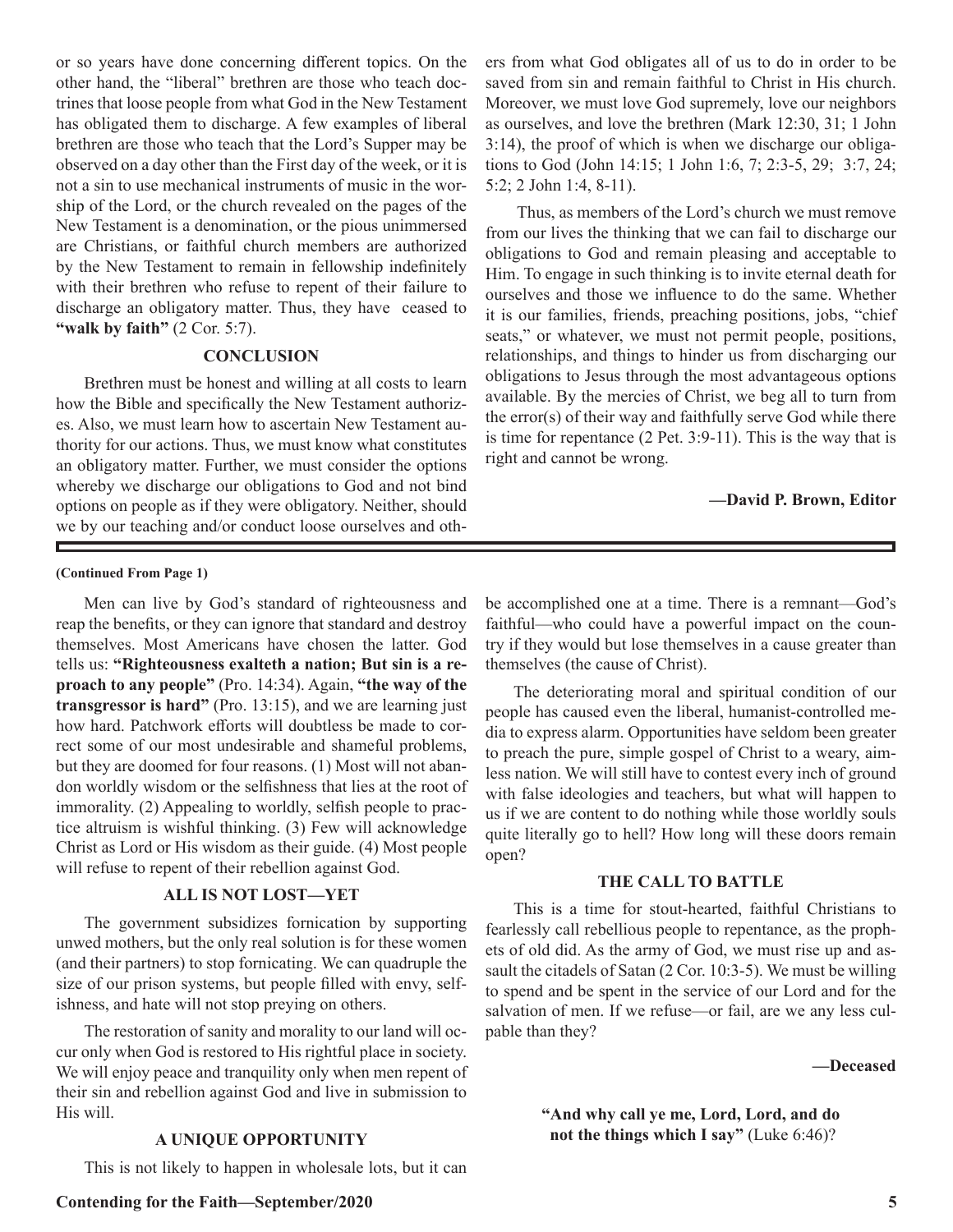### **SOME CLAIM TO BE SPIRITUAL, AND YET TAKE THEIR STAND WITH EVIL**

#### **Bill Jackson**

Throughout history, it has been proven that evil triumphs not because of the efforts of those who have openly stood for iniquity all along, but because many "religious" people give evil their support. As we think of church history, and of the present-day liberalism, such liberalism has grown and spread primarily because many who would not claim to be liberal nevertheless took the side of the liberals whenever the issues arose. There are many such illustrations of the same.

Presently, in this area, homosexuality has been much discussed. Amazingly, so many of the "religious" people in the community, led by some of their preachers, give support and encouragement to those who have always favored such sinfulness. If, in this nation, we finally submerged in filth, permissiveness, fornication, and perversion, so very many of the "religious" folks have helped drown us.

 Now, for the Bible basis of it all, let us be reminded again that God made them male and female, and in detailing the laws on marriage, **"...a MAN shall leave his father and his mother, and shall cleave unto his WIFE..."** (Gen. 2:24). When some, in Israel, managed to get their desires twisted and plunged into uncontrolled lusts, they were under this condemnation: it was an abomination for a man to be with another man, sexually, and the sentence was death (Lev. 18: 22; 20:13)! One preacher in our area simply ignored this as "a literalizing of the Bible," and passed the point off a meaningless. It is very true that we are not under the Old Testament law, but these verses let us know God's view of such sinfulness, under that law, which happened to be BOTH a religious AND civil law.

Men need, then, to look ahead to the law PRESENTLY IN EFFECT. That law points out God's thoughts on homosexuality (Rom. 1:26-27), and how that God gave up the Gentiles, because of such sin, to uncleanness, to vile affections, and to a reprobate mind (vs. 24, 25, 28). Those who engaged in such sins are said to be those who did not want to retain God in their knowledge (v. 28). Jesus underscored Genesis 2:24 by citing the same in Matthew 19:5, and thus we know His will in the matter. His law condemns all such misconduct, and we have Corinthians as proof that men/ women who once lived in such sins can QUIT IT and OBEY THE GOSPEL OF CHRIST (1 Cor. 6:9-11).

When men move away from God's standard, step by step they are moving toward a greater and greater degree of filth. When religious people, for the moment thinking they are merely favoring someone's "rights," approve of legalizing homosexuality, do they really know the next steps?? Already, the porno-plague has enveloped homosexuality, sexual abuse of little children, and, of all things, sexual practices with animals! God knew of this excess being advocated by Satan, and thus passed legislation condemning such conduct with animals (Lev. 20:15, 16). We wonder if all the "rights" advocates are willing to endorse this type conduct? It is the next step down the road, whether they wish to see it or not.

When the "religious" people in any community or nation give their support and encouragement to evil, that community or nation has become a sad thing, indeed. Now, of all times, the church of the Lord had best give her all in favor of all that is right, and in opposition to all that is wrong.

#### **—Deceased**

*[Editorial Comment: The front page article was written in the 1990s by the late brother Al Brown—about 25 years ago. The previous article by the late brother Bill Jackson was written in the winter of 1982—over 38 years ago. Both articles addressed the same sad state of affairs that presently plagues the U.S.A. In the almost 40 years since its writing, bro. Jackson's predictions about the growth of evil has been repeatedly confirmed in the intervening years. Sadly, the spread of such evil is promoted under the plea that the practice of immorality is one's civil right. Thus, to declare that homosexuality, et al., is a moral evil is to engage in "hate speech." Hence, those engaged in such immoral conduct, along with their fellow travelers, do all they can to stigmatize, ostracize, and penalize those who publicly oppose them—all being done in the name of freedom and liberty. Bro. Jackson's predictions back in 1982 regarding the spread of such filth in America is a reality today and has been for many years. Sadly, the end of this rush to compound, promote, normalize and legalize said immorality continues to gain ground. Therefore, we can only conclude as brethren Brown and Jackson did in the concluding words of their articles.—DPB]*

 $\mathcal{X}$ 

# **"WHY TEMPT YE ME?"**

#### **W. Ray Duncan**

There was never a dull moment in the life of our Master. If He was not being persecuted by one group then He was being tempted by another; they simply would not leave Him alone. On the other hand, neither would He leave them alone. He shot some of the sharpest barbs He had at these religious hypocrites. Nor are all their tribes dead today. If you want to hear a lamentable howl just quote the words of the Master to those who are engulfed in a social gospel and hear them scream just as they did when the Master, who sees all, exposed their hypocrisy.

No doubt but that the religious leaders of His day would have killed Him long before they did if they had not feared the people (Mark 12:12). It has been demonstrated over and over again that teachers can well get along with any group of people so long as they do not expose the sins and hypocrisy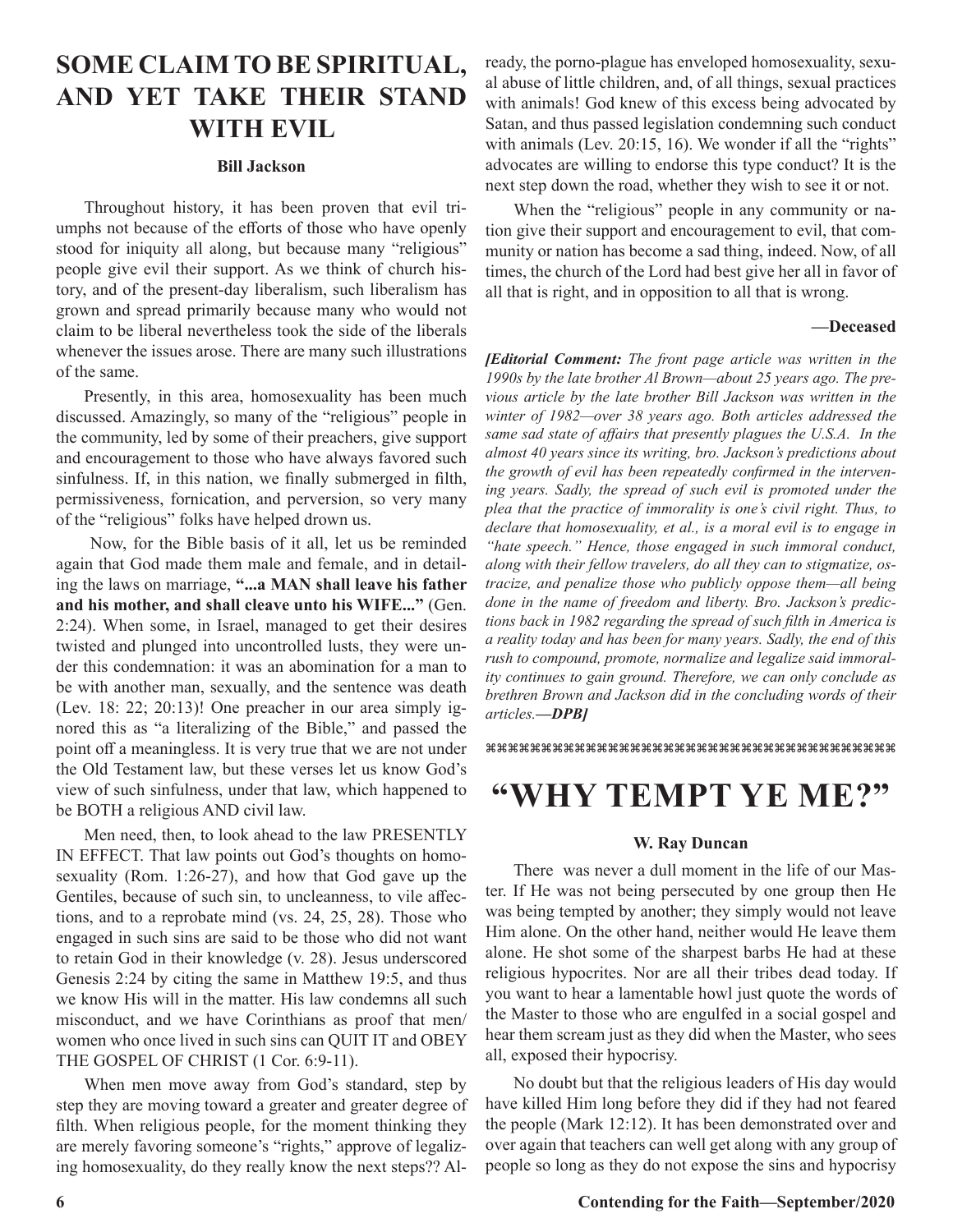of their auditors: but let the truth be laid on the line and you will find that religious leaders today are little if any different from the ones Jesus encountered.

As they approached Jesus, so they may make their approach to His servants today and pay them a very fine(?) compliment! They said to Jesus, **"Master, we know that thou art true."** I am of the opinion that they cared little about whether or not He was true, so long as they could cause His demise. However it is politically wise to "butter Him up" before the kill, it sort of lessens the pain to the truth. His words were true. His heart was true. His motives were as pure as light. They had both the life and testimony of Christ but still they walked in darkness.

They bragged on His courage. **"Thou carest for no man, and regardest not the person of men."** These hired assassins were as far from the love of truth as were their employers! Even though Jesus was the **"rose of Sharon,"** and the **"bright and morning star,"** their full intent was to involve Him in difficulty that would cause His death. Even though Jesus knew their hearts and character, He demonstrated that their words were true—Truly He did not regard the threatenings of men. Would that all had the same courage.

They even knew the mission on which He had come to our world. **"Thou teachest the way of God the truth."** If they knew this, then why did they not harken unto Him? This is proof that it is not enough just to know the truth. There must reside within a LOVE for the truth. All the knowledge the world may possess of Jesus will not save until there is LOVE AND OBEDIENCE. It is possible that there are men in high places among the Lord's people who are little closer to the kingdom than were these Jews! It takes more than ambition and zeal to be a true servant of our Master.

The stage is set and now all they have to do is spring the trap and either the people or the government will do the rest! **"Is it lawful to give tribute to Caesar, or not?"** The first tragedy is that the people who were dealing with Christ were hypocrites. The second is this, if they were themselves bent on going to perdition why must they trouble the righteous to do it? However, their little plan backfired. How many plans of the wicked have you seen backfire? They may have known the mission of Christ but they did not know the Christ! No man has ever involved Christ in a difficulty. It was not even difficult for Him to answer. We are the ones on trial, and alas, how many are victims rather than conquerors?

The stamp is visible. Look at it! **"Bring me a penny."**  The image and superscription is there for all to see! "What you are speaks so loudly that we cannot hear what you say." Indeed, there are many whose **"hands feel as the hands of Esau, but their voice is the voice of Jacob."** Not everything is right in this old world. Whose side are you on? Whose is the image and superscription you bear?

## **THIS I REMEMBER**

#### **B. C. Goodpasture**

The lamented T. B. Larimore conducted several meetings at Cookeville, Tennessee, during the early years of this century (20<sup>th</sup> Century—*Editor*). In attendance at a morning service of one of these meetings was sister Phillip Myers of Livingston. After service, she introduced herself to brother Larimore and told him she was from Livingston. Brother Larimore replied, "I am happy to meet you sister Myers, but the mention of Livingston always brings sad memories to me." "What is so sad about Livingston?" Sister Myers asked. Brother Larimore said: "The only time in my life that I ever stole anything was at Livingston." "What in the world did you steal?" Brother Larimore answered, "I was with a detachment of General Zollicoffer's men which was encamped near Livingston. Along with the other soldiers I entered a widow's smokehouse, we carried out a keg of Kraut, and I ate a handful of it. This has been on my conscience ever since. I wish I could somehow pay for that kraut." Sister Myers asked, "Were you camped on the hillside among the big trees?" Brother Larimore said they were. She asked if he remembered a little boy and girl who sometimes visited them, bringing them fresh spring water. He said he remembered them. Sister Myers said, "I was the little girl, the little boy was my brother, and it was my mother's kraut that you got."

Brother Larimore reached for his pocketbook, as he said that he wanted to pay for the kraut. Sister Myers said, "You have paid for the kraut a thousand times with your sermon today. Forget it." The utterly sincere Larimore commented, "You have lifted a burden from my conscience today. I have carried it through the years. I am happy to have this matter settled."

Many years later I was in the home of Virgil Larimore, a son of T. B. Larimore. I related to him this story. He said, "I am so glad you told me this. I have heard my father say time and again that the only thing he ever stole in his life was a hand full of kraut. He never did tell when and where it happened. I am happy to have the story now complete." This is a little-known Larimore story.

Is it not wonderful to have a conscience like Theophilius Brown Larimore? He died in Santa Ana, California, March 18, 1929.

**—Deceased**

**I can never hide myself from me; I see what others may never see; I know what others may never know; I can never fool myself, and so, Whatever happens, I want to be Self-respecting and conscience free**